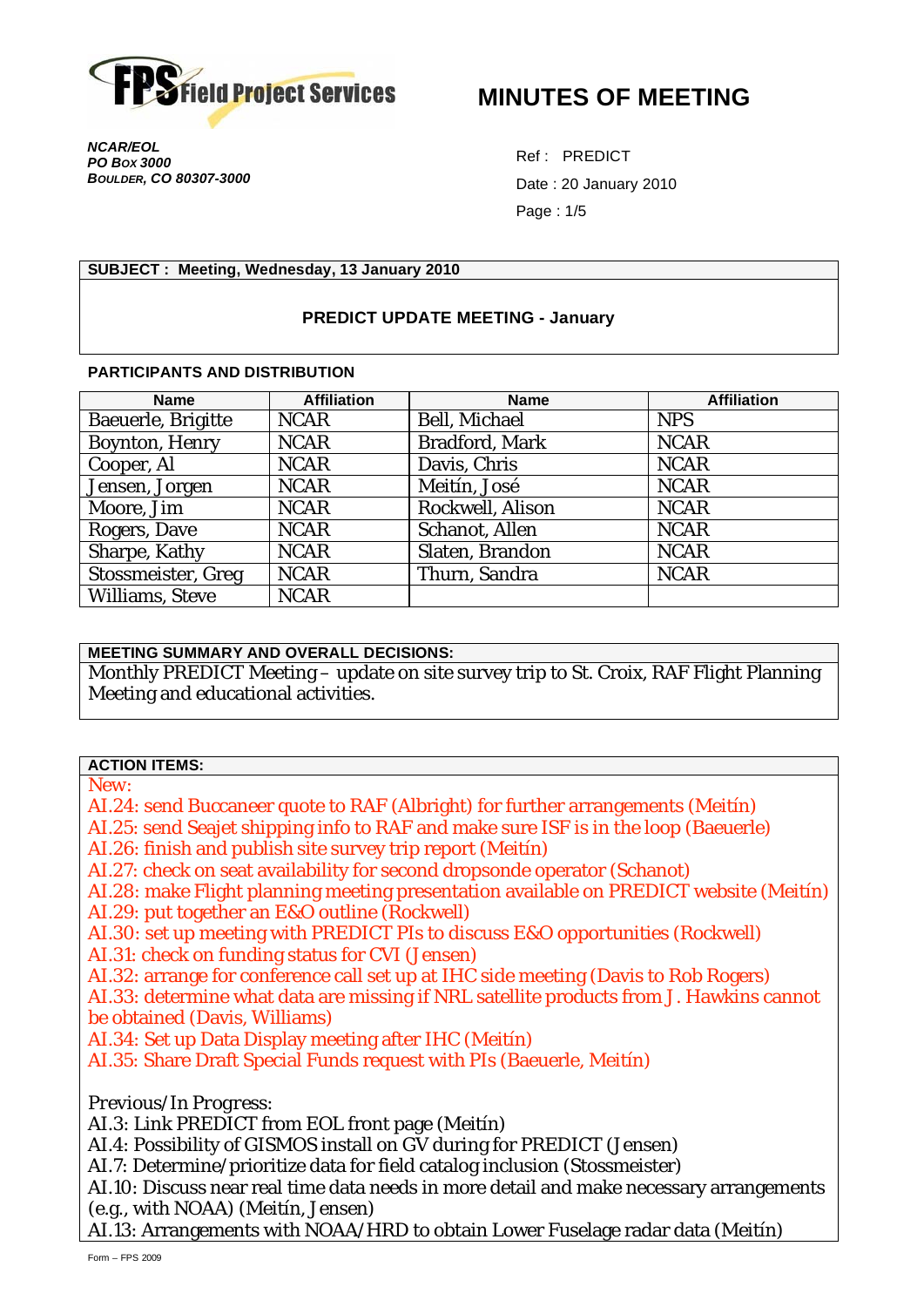|  |              |           | Date: 1/20/10 | <b>Prepared by J. Meitin</b> |  |
|--|--------------|-----------|---------------|------------------------------|--|
|  | Ref: PREDICT | Page: 2/2 |               |                              |  |

AI.14: Post Miami Meeting Summary on PREDICT website (Meitín)

AI.16: Website link – go to PREDICT page, not OFAP documentation (Meitín)

AI.19: Create an outline for the Ops Plan (Davis)

AI.20: Send GV payload layout plan on aircraft to José for posting (Davis, Meitín)

AI.21: EOL to provide needed information to Davis (various)

AI.22: coordinate xchat servers among agencies (Bradford)

AI.23: Invite New York ATC folks to follow up meeting in either Savannah or Tucson (Meitín)

*Completed:* 

AI.1: Create Email Alias for PREDICT (Meitín) – predict@eol.ucar.edu

AI.2: Create PREDICT website (Meitín) - http://www.eol.ucar.edu/deployment/fielddeployments/field-projects/predict

AI.5: Schedule next PREDICT meeting (Baeuerle)

AI.6: Determine date for site survey in January (Jensen)

AI.8: Provide GRIP and PREDICT documentation to Greg Jenkins to help with network proposal tie into these projects (Davis)

AI.9: Follow up with NSF on whether there is additional funding for an E&O outreach for PREDICT (Baeuerle)

AI.11: Follow up with Greg on students for dropsonde operations (Baeuerle)

AI.12: Jenkins to follow up with NSF on additional funding for radiosondes from DP (Jenkins)

AI.15: Schedule meeting with pilots at RAF for early January (Baeuerle)

AI.17: Provide CARCAH contact information (Steve Feuer) to Thompson (Meitín)

AI.18: arrange for dropsonde data to get into operational forecasting – this is now done routinely (Williams)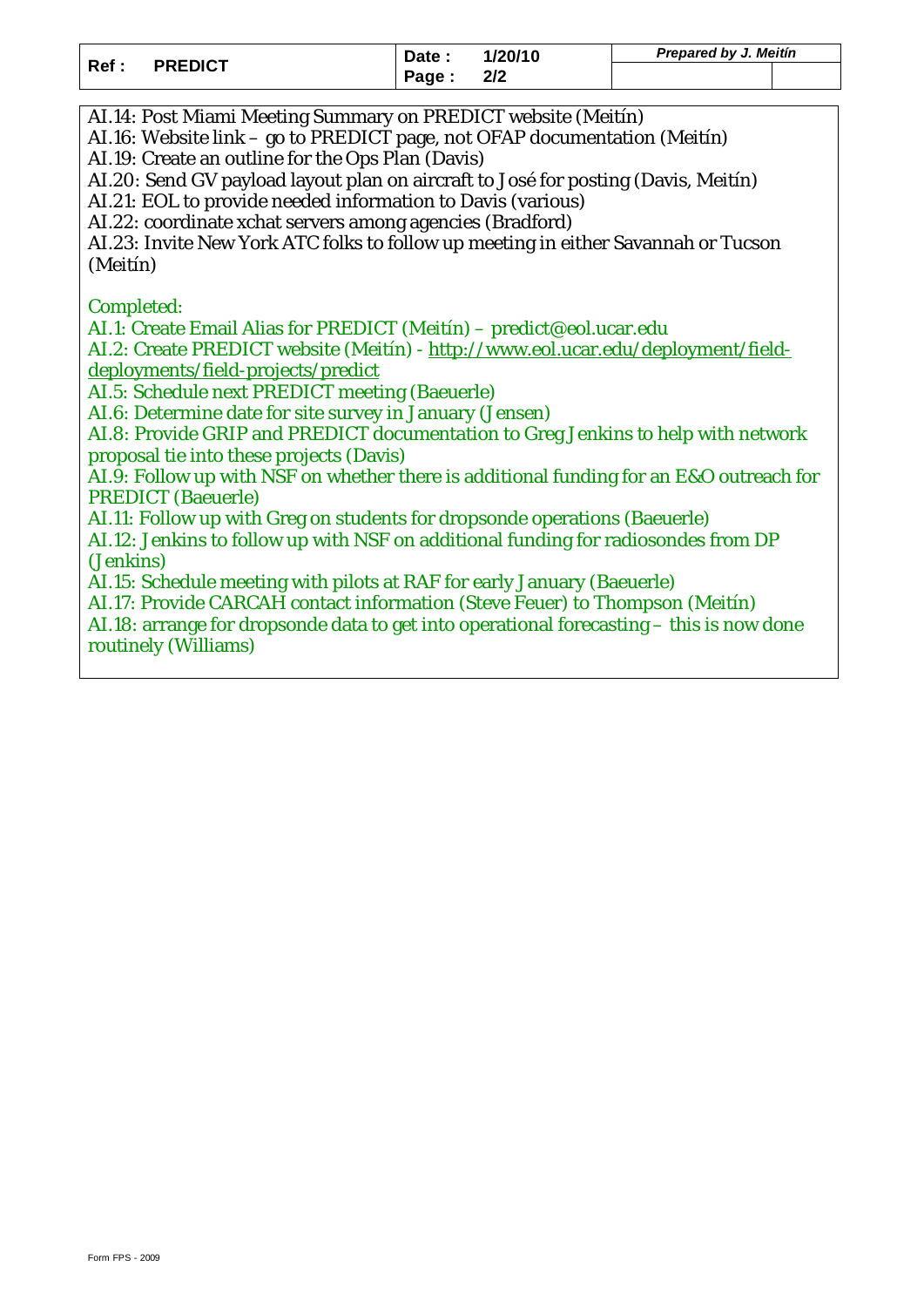| Ref : |                | Date : | 1/20/10 | <b>Prepared by J. Meitin</b> |  |
|-------|----------------|--------|---------|------------------------------|--|
|       | <b>PREDICT</b> | Page:  | 3/3     |                              |  |

**AGENDA ITEM 1: UPDATE ON ST CROIX SITE SURVEY (MEITÍN, SCHANOT, DAVIS)**  A St Croix site survey was conducted on 5/6 January 2010. Participants included Chris Davis, Allen Schanot, Henry Boynton and José Meitín.

*Fixed Base Operator:* Despite other reports, there is only one operational FBO - Bohlke International Airways on the island. Appropriate fuel and amounts are available. A second FBO has been shut down due to the death of its owner. While there is a hangar available in St. Croix, it is currently in legal limbo as it belongs to the closed down FBO. Aircraft operations are possible 24/7 although the tower will be unmanned during certain hours. There is a big ramp that can accommodate several aircraft.

*Airport Security:* Airport security arrangements will be similar to what was done during ADELE in Melbourne, FL. Airport Security will be handled through the airport manager and requires on site background checks and finger printing to obtain a badge. Cost will be \$35/person. Only a subset of the PREDICT crew will obtain a badge, the rest will have to be escorted by badged personnel.

*Lodging:* PREDICT personnel will be staying at the Buccaneer Hotel in Christiansted (http://TheBuccaneer.com/). The hotel has about 200 rooms of which 60 are in the main building. The hotel will charge within the allowed per diem rate (\$135/night plus an 18.25% tax), which comes with free high speed internet, a breakfast discount and waiver of the extra person fee. The hotel is about a 30 minute drive from the airport. José will send the bid to Gerry Albright at RAF for Shannon to make the arrangements for EOL staff (AI.24).

*Ops Center Space:* Since there is no space at the airport, the Ops Center will be located at the Buccaneer Hotel. One conference room is guaranteed, a second one can be made available. The conference room will be made available free of charge. Guest room Internet is at 3.5 Megabits and EOL will look into increased bandwidth for the Ops Center.

*Rental cars:* Rental cars are available through Hertz. Various car sizes are available. The franchise owner promised better rates than available through Hertz Corporate. Driving is on the left but cars are American-made and have the steering wheel on the left.

*Misc.:* Restaurants require driving from the hotel. Fed Ex and a US postal service are available in town. There is also a Radio Shack, an Office Max, Kmart and several hardware stores, building center.

*Cell phone coverage:* T-Mobile, Verizon, Spring and AT&T all have coverage.

*Shipping:* Shipping will be done from Florida; there is one trip per week to the St Croix container port. RAF plans to ship three seatainers filled with gas cylinders, GPU, an air conditioning unit, and the tow truck. Randy (RAF) will be in charge of shipping; we need to make sure that dropsondes are included in these shipping arrangements (AI.25).

**Time Zone:** St Croix is on Atlantic standard time, i.e., East Coast Daylight Savings.

The trip report is in draft form (AI.26).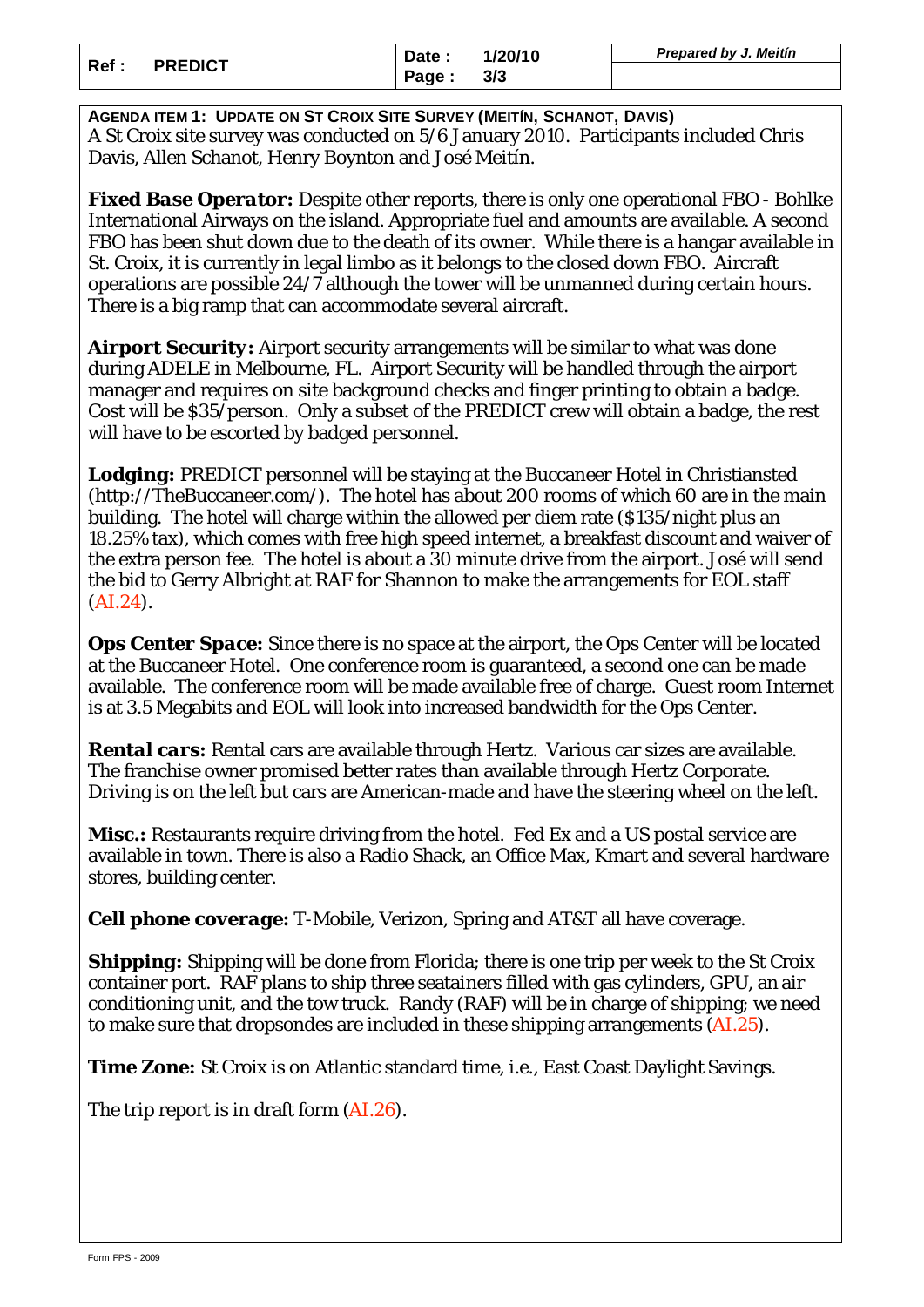| Ref : | <b>PREDICT</b> | Date : | /20/10<br>4/4 | <b>Prepared by J. Meitin</b> |  |
|-------|----------------|--------|---------------|------------------------------|--|
|       |                | Page:  |               |                              |  |

## **AGENDA ITEM 2**: **FLIGHT PLANNING MEETING**

A flight planning meeting was conducted at RAF on 11 January 2010. One of the issues that came up was that flying through anvils (turbulence) at 39K ft was too risky but RAF safety regulations state that only 4 sondes per hour can be released from above 40K ft due to access to the baggage compartment (launch tube location) in the G-V. RAF safety committee had a follow up meeting and it was decided that PREDICT will be given a onetime waiver to drop sondes every 10 minutes from above 40K ft (6/hr). This regulation will be re-evaluated after the project. Dropsonde operations (frequency) may be too much for a single operator, so we need to check on the availability of a seat for a second dropsonde person (AI.27). During double crewing period (1-15 Sept), turn-around between consecutive flights will be about 2 hours – driven primarily by refueling. The presentation given by Chris Davis during this meeting will be made available through the PREDICT website (AI.28)

## **AGENDA ITEM 3: EDUCATION AND OUTREACH**

Brigitte got an OK from Brad Smull (NSF) to add some of Alison Rockwell's time to the PREDICT Special Funds request. EOL envisions a similar effort to what was done for HIPPO (http://hippo.ucar.edu/) including videos, interviews with PIs, image narrations etc. FPS will also pursue media outreach and invitations to local schools and universities (1 University, 2 High Schools, 3 Junior High Schools and 12 elementary schools on the island). Other possibilities include a public lecture (e.g., at a library) and scientific lectures for undergraduate and graduate students. Alison will put together an initial plan (AI.29) and set up a separate meeting with Chris (AI.30) and others to discuss various aspects of the E&O component.

## **AGENDA ITEM 4: PAYLOAD**

There is still uncertainty about funding for the Counterfloew Virtual Impactor (CVI, Twohy) and who will actually support/operate the instrument during the field campaign. Jensen will contact Smull to find out (AI.31).

No decision has been made yet on participation of GISMOS (Haase). RAF needs to follow up with maintenance on whether there are any long-term effects with respect to repeatedly removing heating panels/metal plates (this goes back to AI.4).

# **AGENDA ITEM 5: OPERATIONS PLAN**

Chris is working on the Ops Plan and hopes to have at least the flight plans available by the end of January. These flight plans will be discussed at the 64th Interdepartmental Hurricane Conference (IHC) will take place in Savannah, Georgia during the first week of March. Flight plans will be scenario-based considering the possibility of six aircraft. Flight plans will use simple strategies that are adaptable to all aircraft. The current plan at the IHC is to meet with FAA/ ATC/CARCAH and flight personnel on Monday morning from 10 am to 1 pm ET to talk about aircraft coordination, operations and forecasting requirements. Additional time has been set aside in case further discussions are needed (Tuesday 7-9 pm; Wednesday 7 – 9 am). EOL participation in the meeting will include Ed Ringleman, Steve Thompson, RAF Project Manager, and José Meitín. José will work through NOAA/AOC to make sure FAA personnel is invited (refers back to AI.23). It was suggested to arrange for teleconferencing capabilities to allow for remote participants (AI.32).

The PREDICT PIs are suggesting sequential operations, with the GV taking off early. This plan will impact both NASA and NOAA operations which would move into evening/night time operations. Another opportunity to discuss flight operations is the upcoming GRIP